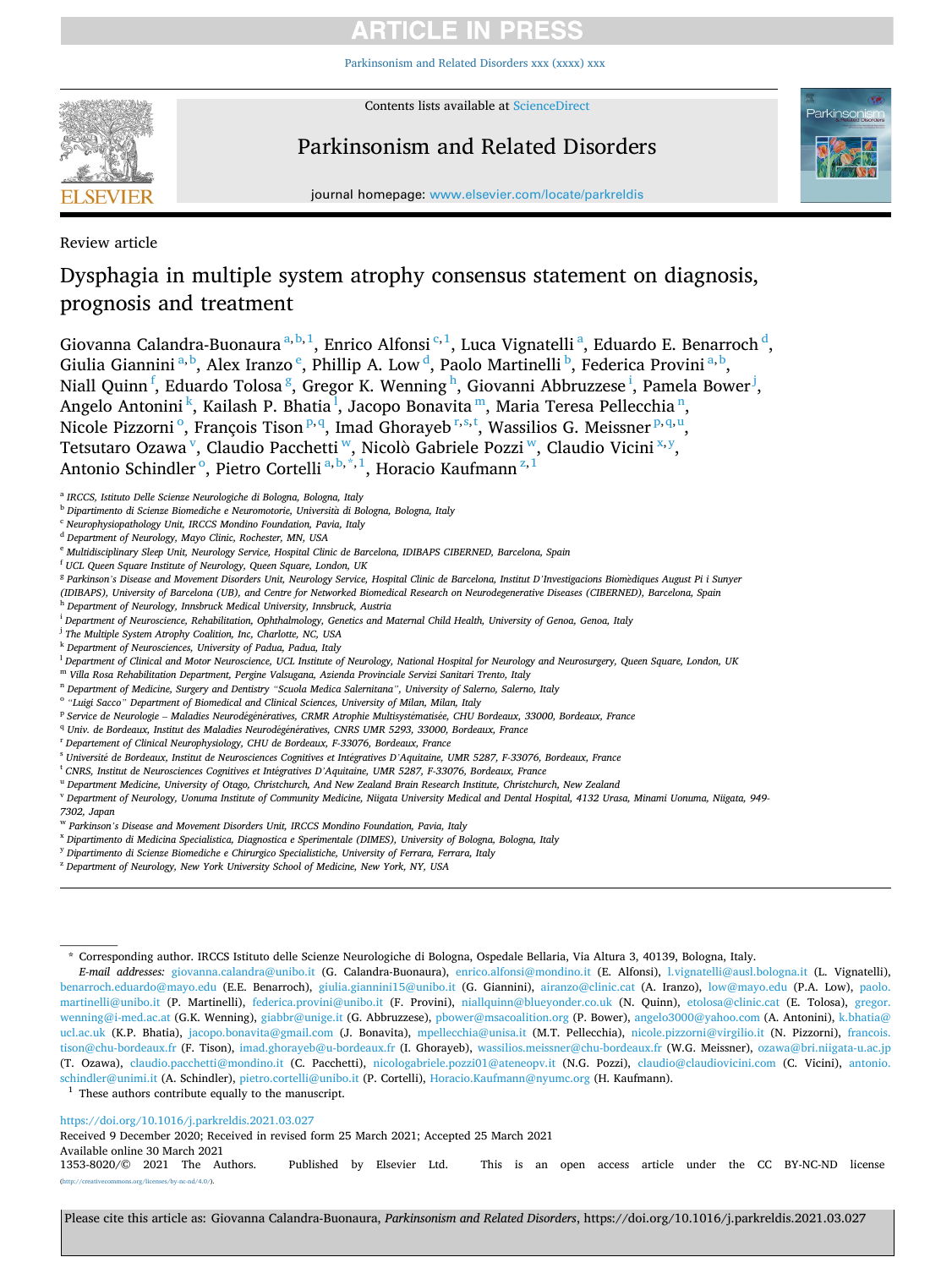### ARTICLE INFO

*Keywords:*  Dysphagia Multiple system atrophy Prognosis Consensus development conference

# **ARTICLE IN PRESS**

# ABSTRACT

Multiple system atrophy (MSA) is a neurodegenerative disorder characterized by a combination of autonomic failure plus cerebellar syndrome and/or parkinsonism. Dysphagia is a frequent and disabling symptom in MSA and its occurrence within 5 years of motor onset is an additional diagnostic feature. Dysphagia can lead to aspiration pneumonia, a recognized cause of death in MSA. Guidelines for diagnosis and management of dysphagia in MSA are lacking. An International Consensus Conference among experts with methodological support was convened in Bologna to reach consensus statements for the diagnosis, prognosis, and treatment of dysphagia in MSA. Abnormalities of the oral and pharyngeal phases of swallowing, esophageal dysfunction and aspiration occur in MSA and worsen as the disease progresses. According to the consensus, dysphagia should be investigated through available screening questionnaires and clinical and instrumental assessment (videofluoroscopic study or fiberoptic endoscopic evaluation of swallowing and manometry) at the time of MSA diagnosis and periodically thereafter. There is evidence that dysphagia is associated with poor survival in MSA, however effective treatments for dysphagia are lacking. Compensatory strategies like diet modification, swallowing maneuvers and head postures should be applied and botulinum toxin injection may be effective in specific conditions. Percutaneous endoscopic gastrostomy may be performed when there is a severe risk of malnutrition and pulmonary complications, but its impact on survival is undetermined. Several research gaps and unmet needs for research involving diagnosis, prognosis, and treatment were identified.

# **1. Introduction**

Multiple system atrophy (MSA) is a neurodegenerative disorder characterized by a combination of autonomic failure plus cerebellar syndrome and/or parkinsonism. The current criteria define three degrees of certainty for diagnosis, possible, probable and definite, the latter requiring pathological confirmation, and two phenotypes, parkinsonian (MSA-P) or cerebellar (MSA-C), according to the predominant features at the time of evaluation [\[1\]](#page-7-0).

Dysphagia is a frequent and disabling symptom in MSA, with a prevalence ranging from 31% to 78% and its occurrence within 5 years of motor onset is one of the additional features for the diagnosis of possible MSA-P [1–[10](#page-7-0)].

The clinical consequences of dysphagia are linked to the patient's overall prognosis, and may include aspiration pneumonia, sudden death due to aspiration, malnutrition, and dehydration [[11\]](#page-8-0). Also, elevated rates of infectious complications have been reported [8–[12](#page-8-0)]. Furthermore, severe dysphagia or the need for percutaneous endoscopic gastrostomy (PEG) for feeding are considered milestones of disease progression in MSA [[2](#page-7-0)]. However, only a few studies have analyzed the impact of dysphagia and of PEG placement on survival in MSA  $[2,6,8]$  $[2,6,8]$  $[2,6,8]$ , [13\]](#page-8-0) and there are no specific guidelines for early diagnosis nor for management.

The "Istituto di Ricovero e Cura a Carattere Scientifico delle Scienze Neurologiche di Bologna" (IRCCS-ISNB) organized an International Consensus Conference of experts in the field with methodological support. This meeting took place in Bologna, Italy, on October 6th-7th 2017.

A subsequent review process with update of literature search was performed between August 2019 and May 2020.

The aims of the consensus were: (1) to establish how dysphagia in MSA should be diagnosed and assessed, (2) to define the prognostic significance of dysphagia with regard to survival, (3) to suggest how to manage dysphagia in MSA, and (4) to provide indications for future research after systematically reviewing the evidence and identifying unmet needs for clinical practice and research.

# **2. Methods**

The Bologna Consensus Conference project on dysphagia was conducted, together with the parallel topic on stridor, between February and October 2017. The detailed method, adapted from the Methodological Handbook of the Italian National Guidelines System, is described elsewhere [\[14](#page-8-0),[15\]](#page-8-0). The following four phases were carried out:

- 1) Assignment phase. Four bodies were appointed: the Scientific Committee; the Technical Committee; a Workgroup of experts on dysphagia; the Consensus Development Panel.
- 2) Scoping phase. The scope with clinical questions and the protocol for the systematic review were devised (PROSPERO 2018 CRD42018079084) [[16](#page-8-0)] by the Scientific Committee and the Technical Committee.
- 3) Assessment phase. The Technical Committee drafted a systematic review with evidence mapping [16–[18\]](#page-8-0). The studies eligible for inclusion were those published of any design reporting original data on subjects with MSA suffering from dysphagia. The National Library of Medicine's MEDLINE, Elsevier's EMBASE, and The Cochrane Central Register of Controlled Trials were searched (PROSPERO CRD42018079084). Each study was graded from Class I (highest quality) to Class IV (lowest quality) on the basis of the "Classification of Evidence Schemes of the Clinical Practice Guideline Process Manual of the American Academy of Neurology". These schemes are specific for each kind of question (diagnosis, prognosis, therapy) and consider as principal study quality determinants the design, the spectrum of persons included and the blinding of the crucial study phases [[19\]](#page-8-0). On the basis of the systematic review, the Workgroup drafted answers to clinical questions, to be discussed at the Consensus Conference. In cases where evidence in MSA was lacking, knowledge from other settings was integrated by applying the analogy principle.
- 4) Consensus Conference meeting. The Consensus Development Panel, after an open discussion with experts, drafted the statements.

For any remaining unsolved issues, a subsequent phase was performed to provide additional literature. The final text was achieved after an internal review process by all the authors.

### **3. Results**

# *3.1. Systematic review with evidence mapping*

The literature search was performed in July 2017 and updated between August 2019 and May 2020, and retrieved a total of 279 articles after removal of duplicates ([Fig. 1\)](#page-2-0). Each of these articles was screened for relevance, and the full texts of 70 articles were assessed for eligibility. Of these, a total of 27 studies met the prespecified inclusion criteria and formed the basis for the statements generated by experts. The majority of studies regarding diagnosis were categorized as Class III or IV, those on prognosis as Class II, III, or IV, and those on treatment as Class IV quality [\(Tables 1](#page-3-0)–3). Due to the limited evidence available, a further group of non-MSA primary or secondary studies (narrative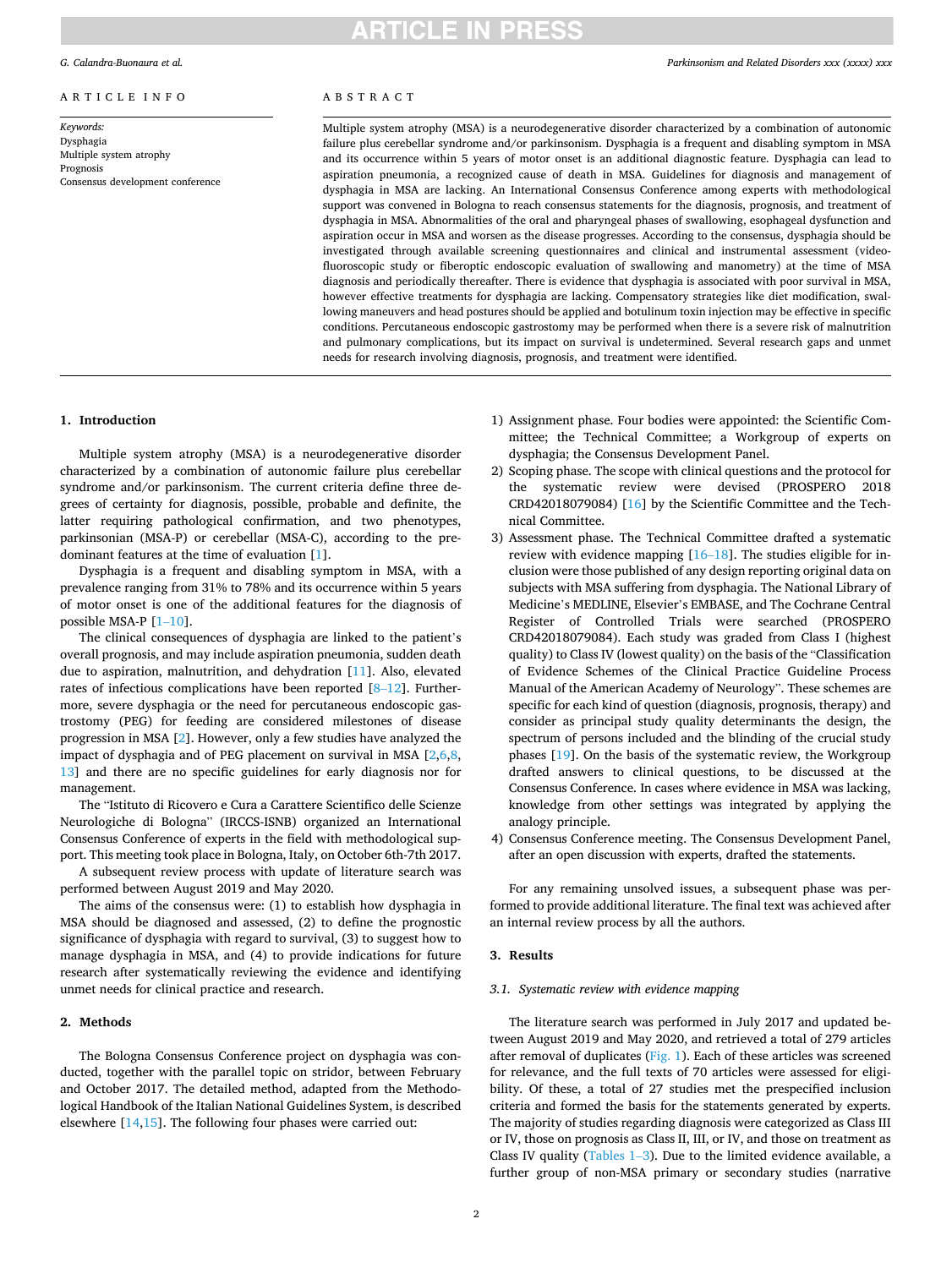#### <span id="page-2-0"></span>*G. Calandra-Buonaura et al.*

reviews, clinical practice guidelines) were adopted on the basis of the analogy principle (i.e., adapting knowledge from the literature on dysphagia).

### *3.2. Diagnosis of dysphagia in MSA*

Dysphagia in MSA becomes clinically evident within 5 years from onset of motor abnormalities [\[3,5](#page-7-0)]. The clinical presentation of dysphagia usually refers to penetration/aspiration events, like aspiration pneumonia. Aspiration (bolus below the true vocal folds) or penetration (when the bolus enters the airway but not below the true vocal folds) events were found by means of videofluoroscopic swallow study (VFSS) and fiberoptic endoscopic evaluation of swallowing (FEES) in 21%–68% of MSA patients in different series [20–[22\]](#page-8-0). History of aspiration pneumonia was not correlated with instrumental finding of aspiration events, patient's age and disease duration, but only with disease severity. However dysphagic symptoms are usually already present when instrumentally assessed before becoming clinically evident [\[20](#page-8-0)]. Therefore diagnosis of dysphagia early in the disease course in MSA patients remains complex and often underestimated because silent forms of penetration and aspiration of liquids and solid boluses in the airway may occur [[12,20,21](#page-8-0),[23\]](#page-8-0).

The act of swallowing is commonly divided into four stages (oral preparation, oral, pharyngeal, and esophageal phase) and studies assessing swallowing function with VFSS, FEES and high-resolution manometry, showed that all phases can be affected in MSA patients.

Instrumental findings of oral phase dysfunction included delayed bolus transport from the oral cavity to the pharynx, insufficient movement of the tongue base, and disturbance of bolus holding in the oral cavity. Pharyngeal phase impairment included slowed upward relocation of the larynx, vallecular residue, constriction of the pharynx and *Parkinsonism and Related Disorders xxx (xxxx) xxx*

pyriform sinus residue [[20](#page-8-0)–22,[24\]](#page-8-0).

Few studies have assessed differences between MSA-P and MSA-C in dysphagia features, severity, and evolution. The pattern of dysphagia in the early disease stages differs according to the MSA phenotype. Swallowing dysfunctions in the oral phase, particularly delayed bolus transport from the oral cavity to the pharynx, were observed in MSA-C early in the disease course, caused by disturbed coordination of the tongue due to cerebellar dysfunction [\[12](#page-8-0)], while pharyngeal phase was not affected at onset. On the contrary the pharyngeal phase is more frequently impaired in MSA-P early in the disease course [[21\]](#page-8-0).

Further in the early stage of the disease, the swallowing dysfunction induced by parkinsonism in MSA-P patients appears worse than the dysfunction induced by cerebellar impairment in MSA-C patients, and progressive worsening of dysphagia in MSA-C seems related to overlapping parkinsonism [[12,21,24](#page-8-0)]. A recent cross-sectional and longitudinal study retrospectively comparing the progression of oropharyngeal dysphagia in MSA subtypes found that patients with MSA-P required diet modification earlier than those with MSA-C, but no significant difference between the two groups was found in the latency of tube feeding onset [\[25](#page-8-0)].

The progression of dysphagia, in terms of food consistency involvement has not been investigated in MSA, however studies in PD showed that swallowing is safer with the ingestion of semiliquid than liquid boluses [\[26](#page-8-0)].

Although the oropharyngeal phases of swallowing are most impaired in MSA, subtle esophageal dysmotility may also occur. Main dysfunctions observed by means of VFSS and high-resolution manometry, even in patients who were asymptomatic, included food stagnation in the esophagus, reduced esophageal peristalsis, hypomotility of the distal esophagus, abnormally high upper esophageal sphincter (UES) pressure and uncoordinated proximal esophageal contraction pressure during



**Fig. 1.** Preferred reporting items for systematic reviews and meta-analyses flow diagram. Process and result of the systematic search for studies on dysphagia in multiple system atrophy.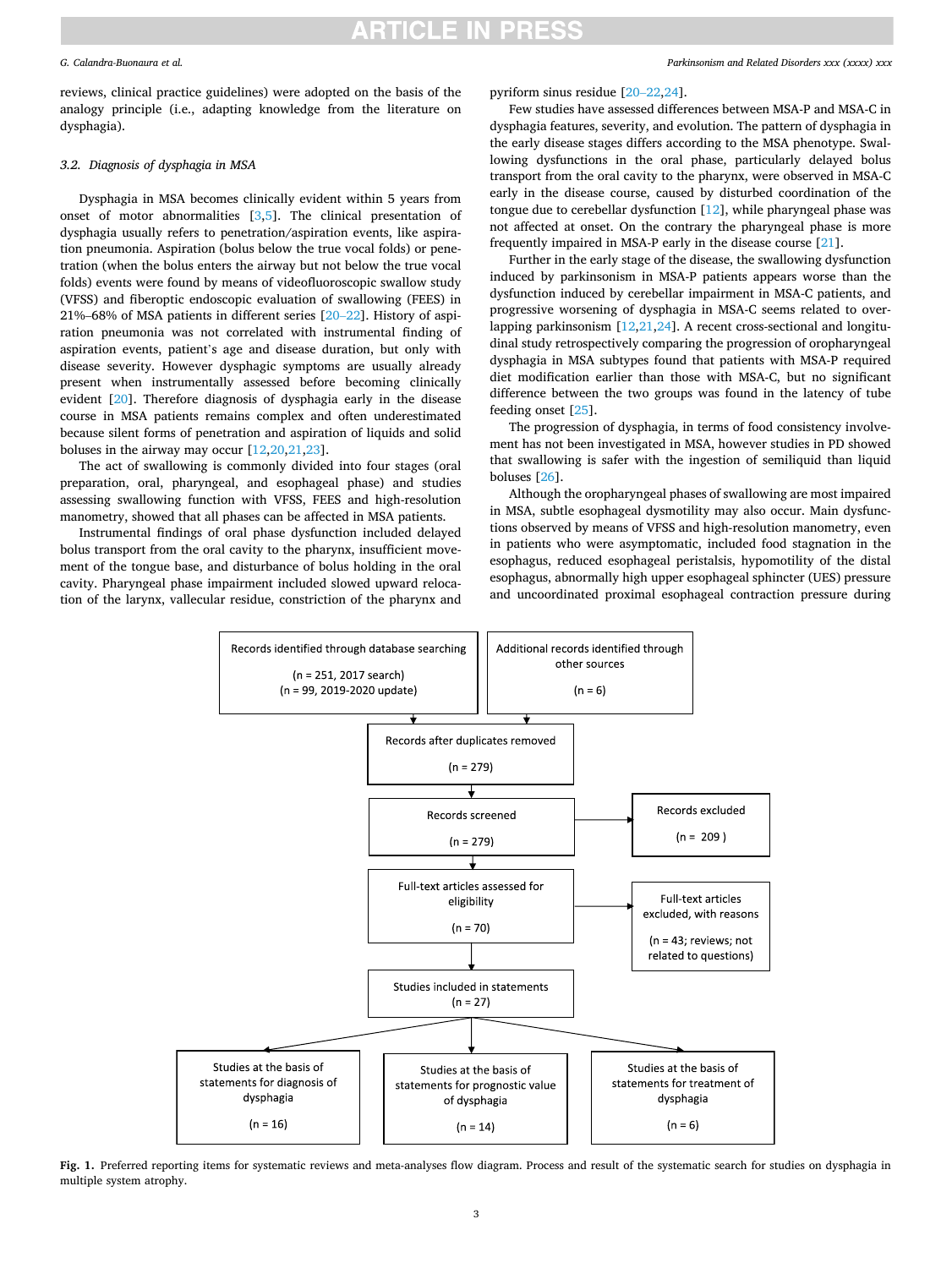### <span id="page-3-0"></span>*G. Calandra-Buonaura et al.*

#### **Table 1**

Primary studies that form the basis of the statements on diagnosis with their level of evidence.

| First author, yr             | N. of<br>patients                     | Study<br>design             | Topic                                                                                                                                                                                                                    | Level of<br>evidence<br>class |
|------------------------------|---------------------------------------|-----------------------------|--------------------------------------------------------------------------------------------------------------------------------------------------------------------------------------------------------------------------|-------------------------------|
| Higo, 2003<br>[20]           | 29 MSA                                | case<br>series              | Dysphagia instrumental<br>features;<br>videofluoroscopy;<br>videomanofluorometry;                                                                                                                                        | IV                            |
| Wenning, 2004                | 40 MSA                                | cross-                      | swallowing function scale<br>Rating scale for MSA                                                                                                                                                                        | Ш                             |
| [37]<br>Higo, 2005<br>$[12]$ | 21 MSA                                | sectional<br>case<br>series | Dysphagia instrumental<br>features;<br>videofluoroscopy;<br>swallowing function scale                                                                                                                                    | IV                            |
| Alfonsi, 2007<br>[30]        | 9 MSA,<br>9 PSP,<br>28 PD,<br>24 HC   | cross-<br>sectional         | Dysphagia instrumental<br>features; EMG                                                                                                                                                                                  | Ш                             |
| Kollensperger,<br>2008 [3]   | 57 MSA,<br>116 PD                     | cross-<br>sectional         | Differential diagnosis<br>between MSA-P and PD;<br>diagnostic role of<br>dysphagia                                                                                                                                       | П                             |
| Alfonsi, 2010<br>[49]        | 5 MSA                                 | cross-<br>sectional         | EMG features predict the<br>response to treatment/<br>dysphagia score                                                                                                                                                    | IV                            |
| Isono, 2015<br>[34]          | 7 MSA,<br>6 SCA3                      | cross-<br>sectional         | Differential diagnosis<br>between MSA-P and PD;<br>videofluoroscopy;<br>swallowing function scale                                                                                                                        | Ш                             |
| Taniguchi,<br>2015 [23]      | 16 MSA,<br>16 ALS                     | cross-<br>sectional         | Dysphagia instrumental<br>features;<br>videofluorography                                                                                                                                                                 | Ш                             |
| Sulena, 2017<br>[29]         | 22 MSA,<br>26 PD,<br>25 PSP,<br>20 HC | cross-<br>sectional         | Dysphagia instrumental<br>features; 3-ounce water<br>swallow test                                                                                                                                                        | Ш                             |
| Umemoto,<br>2017 [24]        | 61 MSA                                | case<br>series              | Dysphagia instrumental<br>features;<br>videofluoroscopic<br>swallowing study                                                                                                                                             | IV                            |
| Claus, 2018<br>$[27]$        | 10 MSA,<br>10 PD,<br>10 PSP,<br>10 HC | cross-<br>sectional         | Dysphagia instrumental<br>features; high resolution<br>manometry; fiberoptic<br>endoscopic evaluation of<br>swallowing                                                                                                   | Ш                             |
| Lee, 2018 [21]               | <b>59 MSA</b>                         | cohort                      | Dysphagia instrumental<br>features;<br>videofluoroscopic<br>swallowing study                                                                                                                                             | IV                            |
| Miki, 2019 [5]               | 203<br>MSA                            | cohort                      | Differential diagnosis<br>between MSA-P and PD;<br>prevalence and latency of<br>dysphagia; dysphagia as<br>milestone                                                                                                     | IV                            |
| Warnecke,<br>2019 [22]       | 8 MSA                                 | case<br>series              | Dysphagia instrumental<br>features; flexible<br>endoscopic evaluation of<br>the swallowing                                                                                                                               | IV                            |
| Ueha, 2018<br>[28]           | <b>25 MSA</b>                         | case<br>series              | Dysphagia instrumental<br>features; high-resolution<br>manofluorography                                                                                                                                                  | IV                            |
| Do, 2020 [25]                | 59 MSA                                | cohort                      | Dysphagia instrumental<br>features;<br>videofluoroscopic<br>swallowing study;<br>videofluroscopic<br>dysphagia scale<br>$\Lambda$ bbroviation: $\overline{MSA}$ - Multiple gratem atrephy. $\overline{DCD}$ - Dreamering | IV                            |

*Parkinsonism and Related Disorders xxx (xxxx) xxx*

to Class IV (with I highest quality and IV lowest quality). Risk of bias was judged by assessing specific quality elements (i.e., study design, patient spectrum, data collection, and masking) for each clinical topic (diagnostic accuracy, prognostic accuracy, and treatment).

# **Table 2**

Primary studies that form the basis of the statements on prognosis with their level of evidence.

| First author, yr                      | N. of<br>patients        | Study<br>design  | Topic                                                                                   | Level of<br>evidence<br>class |
|---------------------------------------|--------------------------|------------------|-----------------------------------------------------------------------------------------|-------------------------------|
| Muller, 2001 [8]                      | 15 MSA                   | cohort           | Dysphagia predicts<br>shorter survival: 15<br>months after the onset<br>of dysphagia    | Ш                             |
| Higo, 2003 [20]                       | 29 MSA                   | case<br>series   | Swallowing<br>dysfunctions and<br>aspiration                                            | IV                            |
| Higo, 2003 [35]                       | 36 MSA                   | case<br>series   | Swallowing<br>dysfunctions and<br>aspiration                                            | IV                            |
| Higo, 2005 [12]                       | 21 MSA                   | case<br>series   | Swallowing<br>dysfunctions and<br>aspiration                                            | IV                            |
| Krim, 2007 [6]                        | <b>86 MSA</b>            | cohort           | Dysphagia predicts<br>shorter survival both in<br>univariate and<br>multivariate models | $_{\rm II}$                   |
| Papapetropoulos,<br>2007 [13]         | 21 MSA,<br>21 PD         | case-<br>control | Acute aspiration,<br>bronchopneumonia and<br>causes of death in MSA                     | Ш                             |
| Tada, 2007 [9]                        | 49 MSA                   | cohort           | Acute aspiration,<br>bronchopneumonia and<br>causes of death in MSA                     | Ш                             |
| O'Sullivan, 2008<br>$\lceil 2 \rceil$ | 83 MSA,<br>110 PSP       | cohort           | Dysphagia as outcome<br>(milestone)                                                     | П                             |
| Taniguchi, 2015<br>[23]               | 16 MSA,<br><b>16 ALS</b> | case-<br>control | Swallowing<br>dysfunctions and<br>aspiration                                            | IV                            |
| Flabeau, 2017<br>[51]                 | 28 MSA                   | cohort           | Acute aspiration,<br>bronchopneumonia and<br>causes of death in MSA                     | $_{\rm II}$                   |
| Lee, 2018 [21]                        | 59 MSA                   | case<br>series   | Swallowing<br>dysfunctions and<br>aspiration                                            | IV                            |
| Zhang, 2018 [50]                      | 131<br><b>MSA</b>        | cohort           | Acute aspiration,<br>bronchopneumonia and<br>causes of death in MSA                     | $_{\rm II}$                   |
| Do, 2020 [25]                         | 59 MSA                   | cohort           | Swallowing<br>dysfunctions and<br>aspiration                                            | IV                            |
| Lieto, 2019 [10]                      | 66 MSA                   | cohort           | Dysphagia does not<br>predict shorter survival                                          | Ш                             |

Abbreviation:  $MSA = Multiple system atrophy, PD = Parkinson's disease, PSP =$ progressive supranuclear palsy,  $ALS =$  amyotrophic lateral sclerosis,  $yr =$ year. Each study was classified according to various descriptors, including topic domain, sample size, design, presence of diagnostic criteria of the syndrome, and level of evidence according to the Classification of Evidence Schemes of the Clinical Practice Guideline Process Manual of the American Academy of Neurology [[19\]](#page-8-0). Each study was graded according to its risk of bias from Class I to Class IV (with I highest quality and IV lowest quality). Risk of bias was judged by assessing specific quality elements (i.e., study design, patient spectrum, data collection, and masking) for each clinical topic (diagnostic accuracy, prognostic accuracy, and treatment).

#### swallowing and resting [\[23,27](#page-8-0),[28\]](#page-8-0).

Abbreviation:  $MSA =$  Multiple system atrophy,  $PSP =$ Progressive supranuclear palsy,  $PD =$  Parkinson's disease,  $HC =$  Healthy control,  $yr =$  year.

Each study was classified according to various descriptors, including topic domain, sample size, design, presence of diagnostic criteria of the syndrome, and level of evidence according to the Classification of Evidence Schemes of the Clinical Practice Guideline Process Manual of the American Academy of Neurology [[19\]](#page-8-0). Each study was graded according to its risk of bias from Class I

Patients with PD and MSA had a similar pattern of dysphagia, but dysphagia occurred earlier in the disease course and was symptomatic in a higher proportion of patients with MSA than in those with PD [\[20](#page-8-0), 29–[31\]](#page-8-0). The electrophysiological evaluation of the oral-pharyngeal swallowing in PD, MSA-P, and PSP patients showed a prolonged duration of laryngeal–pharyngeal mechanogram in all groups, suggesting that bradykinesia may be the main cause of swallowing difficulties.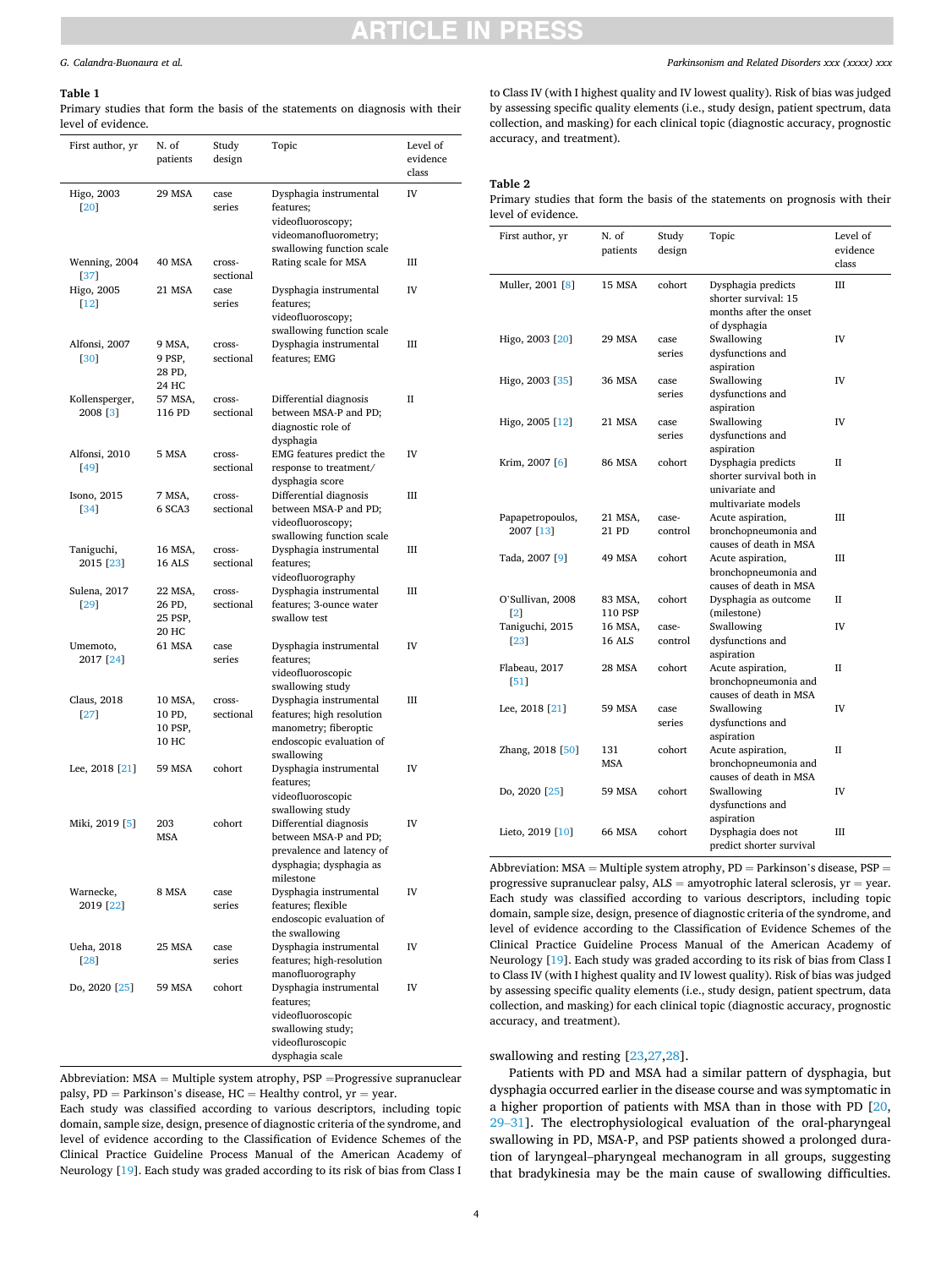#### <span id="page-4-0"></span>**Table 3**

Primary studies that form the basis of the statements on treatment with their level of evidence.

| First author,<br>yr     | N. of<br>patients  | Study<br>design           | Topic                                                                        | Level of<br>evidence<br>class |
|-------------------------|--------------------|---------------------------|------------------------------------------------------------------------------|-------------------------------|
| Higo, 2003<br>351       | 36 MSA             | case<br>series            | Tracheotomy negatively<br>influences swallowing                              | IV                            |
| O'Sullivan,<br>2008 [2] | 83 MSA,<br>110 PSP | cohort                    | PEG as milestone of MSA                                                      | IV                            |
| Ogawa, 2009<br>571      | 1 MSA              | case<br>report            | PEG/PEG-J/PEJ                                                                | IV                            |
| Alfonsi, 2010<br>[49]   | 5 MSA              | case<br>series            | Botulinum toxin                                                              | IV                            |
| Ueha 2016<br>[56]       | 18 MSA             | before-<br>after<br>study | Tracheostomy/laryngeal<br>closure/surgical<br>decision-making flow-<br>chart | IV                            |
| Perry, 2018<br>[54]     | 1 MSA              | case<br>report            | Biofeedback in strength<br>and skill training                                | IV                            |

Abbreviation: MSA = Multiple system atrophy, PSP = progressive supranuclear palsy,  $PEG =$  percutaneous endoscopic gastrostomy,  $J =$  jejunal,  $yr =$  year. Each study was classified according to various descriptors, including topic domain, sample size, design, presence of diagnostic criteria of the syndrome, and level of evidence according to the Classification of Evidence Schemes of the Clinical Practice Guideline Process Manual of the American Academy of Neurology [[19\]](#page-8-0). Each study was graded according to its risk of bias from Class I to Class IV (with I highest quality and IV lowest quality). Risk of bias was judged by assessing specific quality elements (i.e., study design, patient spectrum, data collection, and masking) for each clinical topic (diagnostic accuracy, prognostic accuracy, and treatment).

However, MSA-P and PSP patients frequently presented a distinct finding early in the disease course, which is an opening deficit of the UES during the transit of the bolus from the pharynx to the esophagus. This deficit corresponds to the reduction or absence of the normal EMG silence of the cricopharyngeal muscle during the pharyngeal phase of swallowing [\[30](#page-8-0)].

Although studies addressing the pathophysiology of dysphagia in MSA are lacking, results of the above study suggest a common phathophysiological mechanism causing dysphagia in PD, MSA-P, and PSP, mainly related to the degeneration of cholinergic neurons of the pedunculopontine tegmental nucleus. However other brainstem central pattern generators of swallowing are probably involved in MSA and PSP, and could explain the earlier occurrence and the higher severity of dysphagia in these disorders [[30,32,33](#page-8-0)].

A single case series study compared dysphagia in MSA-C with dysphagia in hereditary spinocerebellar ataxia type 3, and found an earlier onset and a faster progression of dysphagia in the MSA-C group [[34\]](#page-8-0).

Signs and symptoms of oropharyngeal dysphagia should be investigated in the clinical history of patients with MSA. These included choking or coughing during or immediately after swallowing, or in some cases a fear of swallowing, food leaking from the oral cavity, drooling, and a sensation of food being stuck in the throat  $[11,21,29]$  $[11,21,29]$  $[11,21,29]$  $[11,21,29]$ . Functional deficits of the upper aerodigestive tract can result in the presence of residual food in the oral cavity, pharynx and laryngeal vestibule, adding voice hoarseness or a wet and gurgly voice to other vocal changes related to the disease [\[11](#page-8-0),[12,35\]](#page-8-0). Drooling is linked to bradykinesia/hypokinesia involving the oral preparatory and propulsive phases of swallowing but pharyngeal/orofacial dystonia may play an additional role [\[3](#page-7-0)[,11,30](#page-8-0)]. Changes in posture during oral food intake, changes in eating habits (e.g., avoidance of a particular food consistency), unusual prolongation of mealtimes and weight loss are also signs that deserve clinical attention [\[11](#page-8-0),[36\]](#page-8-0). Frequent fever of unexplained origin, coughing, bronchitis and pneumonia may be investigated as possible consequences of aspiration.

*Parkinsonism and Related Disorders xxx (xxxx) xxx*

questionnaires or scales. A simple clinical assessment is included in the Unified MSA Rating Scale (UMSARS) [[37\]](#page-8-0). Self-administered questionnaires are routinely used for screening for the presence of dysphagia in general neurological conditions (e.g. Eating Assessment Tool-10 questionnaire) [\[38](#page-8-0)] or specifically in PD (the swallowing disturbance questionnaire and the Munich Dysphagia test-PD) [[39,40](#page-8-0)] but are not validated in MSA. An alternative or next step should be the use of specific clinical evaluations like the Mann Assessment of Swallowing Ability, the Test of Masticating and Swallowing Solids and the volume-viscosity swallow test, which is validated in PD patients against VFSS and measures the volume that can be swallowed with one swallow in a stepwise manner (5, 10, 20 ml) for multiple consistencies [\[41](#page-8-0)–43].

Alternately, the simplified cough test is also a useful means of detecting silent aspiration in patients with neurological disorders reporting symptoms of dysphagia [\[44](#page-8-0)].

The VFSS and FEES are considered the two reference instrumental methods for objectively investigating swallow dysfunction and have been used to detect the presence and the severity of dysphagia in MSA patients [\[11,20](#page-8-0),[22](#page-8-0),[35\]](#page-8-0). The severity is measured with rating scales tailored for instrumental investigations like the Penetration-Aspiration Scale [[45\]](#page-8-0), the Yale Pharyngeal Residue Rating Scale [\[46](#page-8-0)], the Normalized Residue Ratio Scale [\[47](#page-8-0)], and the Dynamic Imaging Grade of Swallowing Toxicity scale [[48\]](#page-8-0). Recently, a standardized FEES protocol for MSA was applied in a small cohort of patients and although results should be confirmed in prospective studies on larger samples, this protocol may help to assess relevant swallowing dysfunctions and identify specific abnormalities in MSA patients [[22\]](#page-8-0).

High-resolution manometry is useful to assess disorders of esophageal peristalsis [[20,23,27,28](#page-8-0)]. Also, electrokinesigraphic studies of the oropharyngeal phases of swallowing have been used to evaluate pathophysiological mechanisms of oropharyngeal dysphagia in MSA [\[30](#page-8-0), [49\]](#page-8-0).

As dysphagia in MSA occurs early and develops progressively, it is prudent to screen patients both at the time of diagnosis and periodically thereafter to prevent complications and improve disease management [[23,25,34](#page-8-0)].

### *3.2.1. Statements on the diagnosis of dysphagia*

Statements are based on core literature consisting of Class II to IV studies [\(Table 1](#page-3-0)) and on expert adaptation of knowledge from the literature on dysphagia, selected by applying the analogy principle [\[3,5](#page-7-0), [12,](#page-8-0)20–[25,](#page-8-0)27–[30,34,37](#page-8-0),[49\]](#page-8-0).

- Patients should be screened at the time of diagnosis and periodically thereafter.
- The clinical history should include:
	- Coughing/choking during/after eating or drinking
	- Wet/gurgly voice after eating or drinking
- Hoarse voice
- Perception of food or pills stuck in the throat
- Food modifications or posturing adopted spontaneously
- Prolonged meal duration
- Fatigability during meals
- Drooling or food falling from mouth
- Recurrent pneumonia
- Recurrent episodes of fever of unknown origin
- Unexplained weight loss
- A simple clinical assessment of dysphagia is included in UMSARS.
- The evaluation of dysphagia comprises a screening questionnaire and clinical and instrumental assessment (VFSS, FEES and manometry).
- VFSS and FEES assess both presence and severity of dysphagia and the result can be documented using a scale.

A first step in screening for dysphagia includes the use of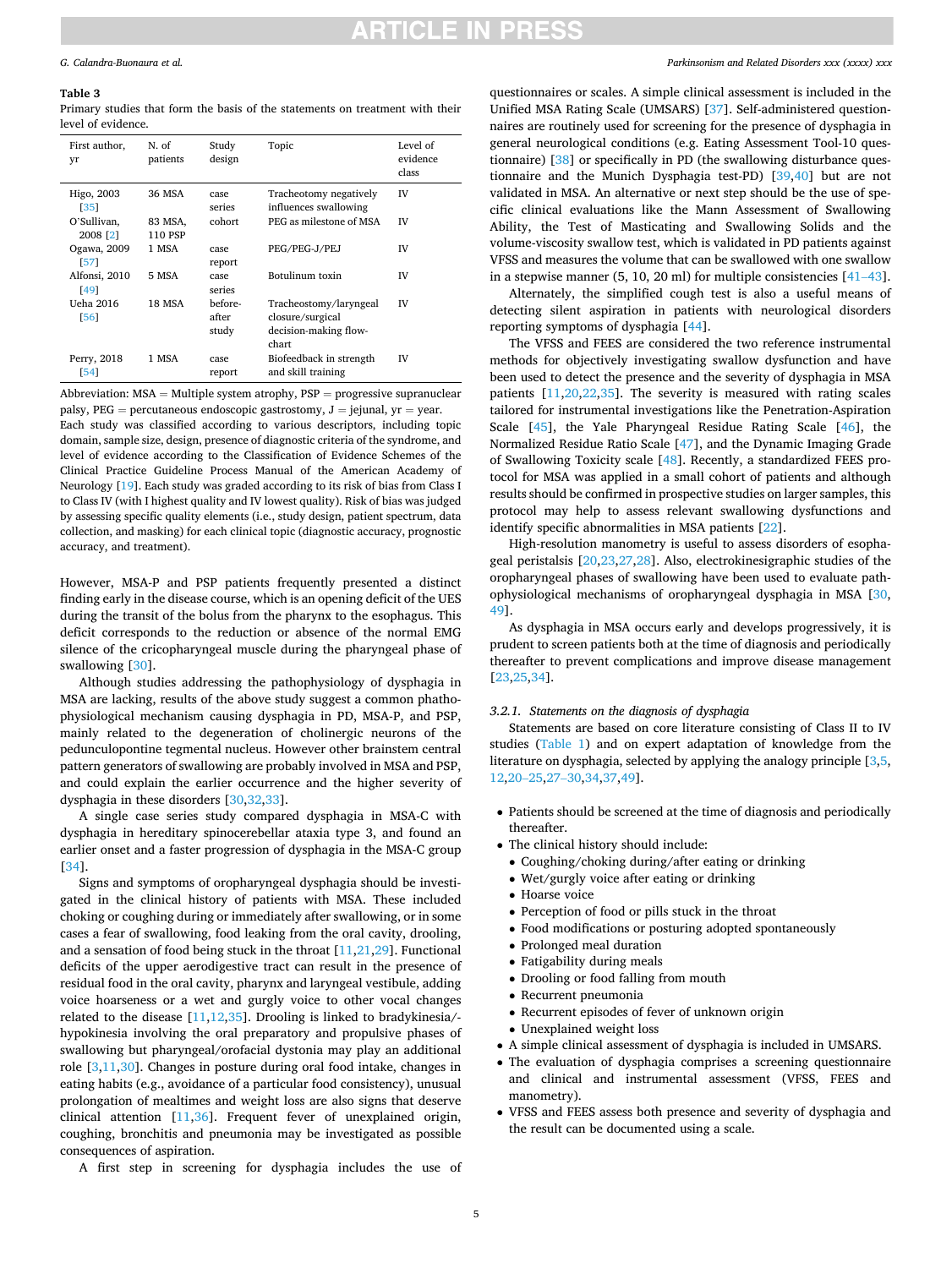#### *G. Calandra-Buonaura et al.*

### *3.3. Prognostic value of dysphagia*

Two studies found an association between dysphagia and survival in patients with MSA [\[6,](#page-7-0)[8](#page-8-0)]. A retrospective study of an unselected cohort of 86 MSA patients enrolled throughout the Aquitaine region (France) with prospective follow-up on mortality ascertained by telephone calls found that the presence of dysphagia, whose degree of severity was not assessed, predicts shorter survival with a relative risk of 2.56 [\[6\]](#page-7-0). In a retrospective study from 7 centers that analyzed the medical records of 15 pathologically confirmed MSA cases, the latency to complaint of dysphagia was highly correlated with total survival time (median time to death after dysphagia onset: 15 months, 6–68) [[8\]](#page-8-0).

A retrospective chart review of 83 pathologically confirmed MSA patients showed that severe dysphagia and other milestones of disease progression did not independently predict survival in MSA. However, the time to reach any of the seven milestones of disease advancement predicted disease duration until death [\[2\]](#page-7-0). Indeed, the authors point out that "when patients with MSA and early autonomic dysfunction develop severe dysphagia, there is a shorter interval from this point to death."

In a recent retrospective study including only MSA-C patients ( $N =$ 66), the prevalence of dysphagia at last visit, which was 78%, was not an independent predictor of survival (HR 0.98 [0.41 to 2.32],  $p = 0.964$ ) but nor was any other clinical sign or symptom [[10\]](#page-8-0). The contrasting results of these two studies are probably due to differences in the severity of dysphagia and in the observed population limited to MSA-C in one study.

Dysphagia caused by delays in the oral and pharyngeal phases of swallowing, in combination with laryngeal (airway and sensory) and esophageal sphincter disturbances, may lead to both acute aspiration and aspiration pneumonia [[12\]](#page-8-0). One third of 21 pathologically confirmed patients with MSA had reported recurrent episodes of aspiration and PEG insertion did not prevent them [\[13](#page-8-0)]. Studies evaluating whether specific features of dysphagia affect overall survival in MSA are lacking. However, swallowing dysfunction in the oral and pharyngeal phase, aspiration and food stagnation within the esophagus were instrumentally observed in MSA [\[12](#page-8-0),[20,21,23,35](#page-8-0)] and may lead to bronchitis, pneumonia and choking [[25\]](#page-8-0). Acute aspiration and bronchopneumonia, which may result from silent aspiration, are leading causes of death in MSA [[9,13](#page-8-0),[50,51\]](#page-8-0).

Dysphagia can be distressing for patients and caregivers and impair quality of life as observed in patients with PD [[52\]](#page-8-0). However, the impact of dysphagia on quality of life in MSA remains to be determined. Similarly, whether dysphagia has a different prognostic significance between MSA-P and MSA-C in terms of quality of life and survival has not been evaluated.

# *3.3.1. Statements on the prognostic value of dysphagia*

The following statements are based on core literature consisting of Class II to IV level studies [\(Table 2\)](#page-3-0) and on expert adaptation of knowledge from the literature on dysphagia, selected by applying the analogy principle [[2](#page-7-0),7–[10](#page-7-0)[,12,13](#page-8-0),[20,21,23,25,35](#page-8-0),[50,51\]](#page-8-0).

- There is evidence that dysphagia is associated with poor survival.
- Aspiration is a consequence of dysphagia that affects survival.
- There is no evidence that specific features of dysphagia affect survival.
- Dysphagia can be distressing for patients and caregivers and can lead to pulmonary complications and malnutrition.
- The impact of dysphagia on health-related quality of life remains to be determined.

### *3.4. Treatment of dysphagia*

The aim of oropharyngeal dysphagia treatment is to improve the transport of food and liquids to prevent respiratory complications, malnutrition and dehydration. There are no known specific effective

#### *Parkinsonism and Related Disorders xxx (xxxx) xxx*

procedures for the treatment of dysphagia in patients with MSA.

Despite the high prevalence of oral symptoms in MSA, treatment strategies for these symptoms are not recommended, since no study has addressed them systematically or investigated a potential therapeutic approach to date.

To treat the component of dysphagia in MSA related to parkinsonism, the same strategies used for PD could be adopted. Evidence- and consensus-based guidelines of the European Society for Clinical Nutrition and Metabolism have provided recommendations for nutritional disorders and malnutrition in PD [\[53](#page-8-0)]. However, there is no strong evidence in the literature for compensatory and rehabilitative practices for dysphagia in PD and most traditional dysphagia therapies in the treatment of stroke patients were not confirmed to be effective for PD patients [[31,53\]](#page-8-0).

The following compensatory treatments were selected in the present Consensus based on expert opinion:

- 1) Modifications of the texture of liquids and foods (i.e. to jelly or thickened liquids) or of bolus volume.
- 2) Postural adjustment by chin down movement (chin-tuck maneuver) when attempting to swallow (this postural adjustment is thought to be effective against aspiration during swallowing because gravity helps the food bolus to pass easily through the esophagus, reduces horizontal movement of the hyoid bone, facilitates vertical movement of the epiglottic base, and narrows the airway entrance). In MSA patients with antecollis, this postural compensation technique is not applicable. In these cases attempts can be made to correct the antecollis by injecting botulinum toxin into the flexor muscles of the neck, although the technique is effective only in a few cases.
- 3) Supraglottic swallow maneuvre during swallowing (a technique aiming to close the vocal cords and the supraglottic structures to protect the upper airways well in advance of the bolus arriving).
- 4) Enhancement of oral/dental care and proper positioning of the patient's head, both after meals and during sleep (to reduce the risk of aspiration pneumonia).

Studies on dysphagia rehabilitation in MSA are lacking. A single case report showed improvement of swallowing functions in an MSA-C patient using biofeedback in strength and skill training, a task-specific swallowing rehabilitation that targets motor control and swallowing precision by providing feedback regarding the timing and strength of muscle contractions [[54\]](#page-8-0).

If a patient is aspirating even only small amounts of food but does not cough efficiently, or exhibits serious aspiration and suffers from aspiration pneumonia and compensatory treatments fail to resolve the aspiration, non-oral feeding techniques such as gastrostomy tube feeding are usually performed, although evidence of their impact on survival are lacking [[2](#page-7-0)].

The injection of BTX into the UES was shown to subjectively improve dysphagia, evaluated two months after treatment through the dysphagia severity scale, in 5 out of 6 MSA patients presenting UES opening deficit due to cricopharyngeal muscle hyperactivity [[49,55](#page-8-0)].

A single study evaluating the relationship between vocal fold motion impairment in MSA patients and swallowing dysfunction did not find significant differences in swallowing function between patients with and without vocal fold motion impairment suggesting that vocal fold motion impairment alone does not warrant change to non-oral feeding techniques [\[35](#page-8-0)]. In the same study, tracheotomy negatively influenced swallowing as the three patients who underwent tracheotomy then required tube feeding or laryngectomy [\[35](#page-8-0)]. Similar results were reported in a subsequent study, where 7 out of 11 MSA patients after tracheotomy for airway narrowing or for dysphagia showed worsening or no improvement of swallow function, assessed by the penetration aspiration scale [\[56](#page-8-0)].

Finally, in cases of severe dysphagia and esophageal dysmotility, alternative nutritional support can be provided. For instance, in a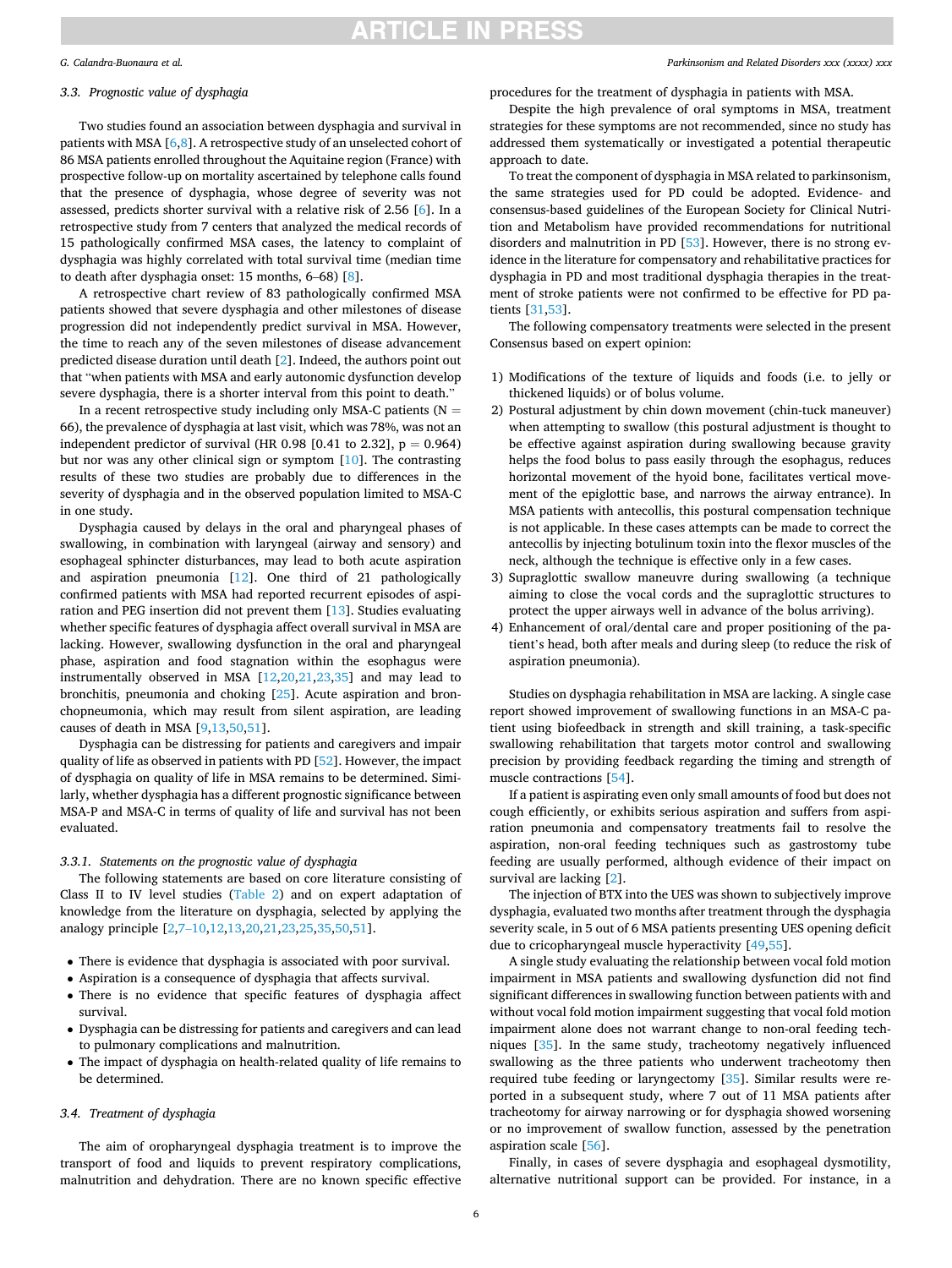#### *G. Calandra-Buonaura et al.*

patient with MSA who had experienced recurrent aspiration pneumonia while receiving PEG nutrition due to gastroesophageal reflux, a jejunal extension to PEG was applied; then, following subsequent jejunal tube occlusion, a percutaneous endoscopic jejunostomy was placed for nutrition [[57\]](#page-8-0).

#### *3.4.1. Statements on dysphagia treatment*

The following statements are based on core literature consisting of Class IV level studies [\(Table 3](#page-4-0)) and expert adaptation of knowledge from the literature on dysphagia, selected on the basis of the analogy principle [[2](#page-7-0),[35,49,54,56](#page-8-0),[57](#page-8-0)].

- Dysphagia in MSA needs to be managed by a multidisciplinary team including otorhinolaryngologists, phoniatrists, speech and language pathologists, dieticians, and neurologists. Periodic follow-up is required as dysphagia worsens with disease progression.
- There is no evidence of effective treatment for dysphagia in patients with MSA.
- Compensatory strategies (i.e. diet modification, swallowing maneuvers and head postures) should be applied when possible.
- In specific cases of isolated UES hyperactivity, BTX injections may be effective.
- PEG feeding may be applied when there is a severe risk of malnutrition, dehydration, and pulmonary complications.
- There is no evidence that PEG improves survival or quality of life in MSA.

# **4. Research needs**

The present Consensus Conference represents the first effort to systematically review literature and to provide statements on dysphagia, a frequent and disabling symptom in MSA that could impact on the disease course causing serious consequences. Despite its clinical relevance, few studies in the literature have focused on diagnosis, prognosis and treatment of dysphagia in MSA, most of them of class III-IV quality, leading to statements necessarily being based on expert opinion. Several research gaps emerged during the consensus meeting concerning dysphagia in MSA.

One main challenge is the early diagnosis of dysphagia in these patients. To date, ad hoc questionnaires for the screening and follow-up of dysphagia in MSA are lacking. The description of dysphagia given in UMSARS part I [\[37](#page-8-0)] appears incomplete and fails to highlight disease-specific aspects such as the role of parkinsonism, autonomic symptoms and cerebellar disorders in determining dysphagia in the various forms of MSA. Thus, it is recommended that experts design MSA-specific clinical screening questionnaires and scales or validate for MSA existing questionnaires specific for PD, such as the Swallowing Disturbance Questionnaire scale for PD [[39\]](#page-8-0).

FEES and VFSS are the two reference instrumental investigations for assessing the presence of dysphagia and its severity. Standardized FEES or VFSS protocols for MSA should be applied in prospective studies on large samples to verify their utility in identifying specific swallowing abnormalities in MSA patients [\[22](#page-8-0)]. Electrokinetic study of swallowing is a new instrumental method for studying the pathophysiological mechanisms of the oropharyngeal phases of swallowing, and could allow the development of a rational and standardized treatment method in MSA patients with dysphagia [[30,49](#page-8-0)]. Its diagnostic accuracy should be compared with FEES and VFSS in a multicenter prospective study.

Moreover, esophageal dysmotility causing dysphagia in MSA should be evaluated in a large sample of patients to establish whether there are differences between the MSA-P and MSA-C phenotypes, whether the onset of esophageal dysmotility is related to particular phases in the disease course, and whether specific clinical features and the severity of dysphagia might be related to esophageal dysmotility.

Concerning the anatomical and pathophysiological correlates of dysphagia in MSA, further studies analysing correlations between

neuroimaging or neurofunctional techniques (e.g. magnetic resonance imaging, functional magnetic resonance imaging, positron emission tomography, and magnetoelectroencephalography) and aspects of MSA dysphagia (its presence, characteristics and severity) should be perfomed.

Currently, there are no specific guidelines for managing dysphagia in MSA, with much of the current treatment adapted from recommendations for PD. Longitudinal evaluation of different compensatory therapies and rehabilitation strategies like speech therapy interventions should be investigated. In this regard, it would be useful to assess whether voice treatments can provide significant advantages in MSA dysphagia, as is the case of the Lee Silverman Voice Treatment for PD [[53\]](#page-8-0).

Proposed treatments, such as BTX injection into the cricopharyngeal muscle, require verification with longitudinal controls; it also needs to be evaluated whether the effectiveness of this treatment is enhanced by specific speech therapy designed to improve UES opening during swallowing [\[55](#page-8-0)].

No studies have examined the effects of peripheral stimulation (of neuromuscular structures or of the pharyngeal mucosa) or central neurostimulation (of the motor or premotor cortex, cerebellum) in dysphagia in MSA patients.

Studies to determine at which disease stage PEG placement is appropriate are warranted in order to guide physicians. Finally, it is unknown whether this nutritional modality has different effects on prognosis in MSA-P and MSA-C. By combining instrumental methods with reliable rating scales, it might prove possible to identify the most appropriate time (if any) for PEG placement, establishing factors on which to base this decision, as well as the impact of PEG on survival and quality of life.

The development of these studies and of guidelines on diagnosis and treatment of dysphagia in MSA, will benefit from the involvement of several professional figures, neurologists, otorhinolaryngologists, phoniatrists, speech and language pathologists and dieticians.

This literature review, and the emergence of several research gaps on diagnosis, prognosis and treatment for dysphagia, emphasizes the need for prospective multicenter studies with a large number of patients and randomized-controlled design to provide a high level of evidence on the management of dysphagia in patients with MSA.

# **Author contributions**

Giovanna Calandra-Buonaura: Member of the Scientific Committee and of stridor workgroup. Conceptualization, Formal analysis, Writing – original draft, Conception and design of the study, acquisition, analysis and interpretation of data, drafting of the manuscript, final approval of the version to be submitted.

Enrico Alfonsi: Formal analysis, Writing – original draft, Member of stridor workgroup. Analysis and interpretation of data, drafting of the manuscript, final approval of the version to be submitted.

Luca Vignatelli: Conceptualization, Formal analysis, Member of the Technical Committee. Conception and design of the study, acquisition and analysis of data, revising the article critically for important intellectual content, final approval of the version to be submitted.

Eduardo E. Benarroch: Formal analysis, Writing – original draft, Member of Consensus Panel. Analysis and interpretation of data, drafting of the manuscript (Statements), revising the article critically for important intellectual content, final approval of the version to be submitted.

Giulia Giannini: Formal analysis, Member of the Technical Committee. Acquisition and analysis of data, revising the article critically for important intellectual content, final approval of the version to be submitted.

Alex Iranzo: Conceptualization, Formal analysis, Member of the Scientific Committee. Conception and design of the study, analysis and interpretation of data, revising the article critically for important

#### *Parkinsonism and Related Disorders xxx (xxxx) xxx*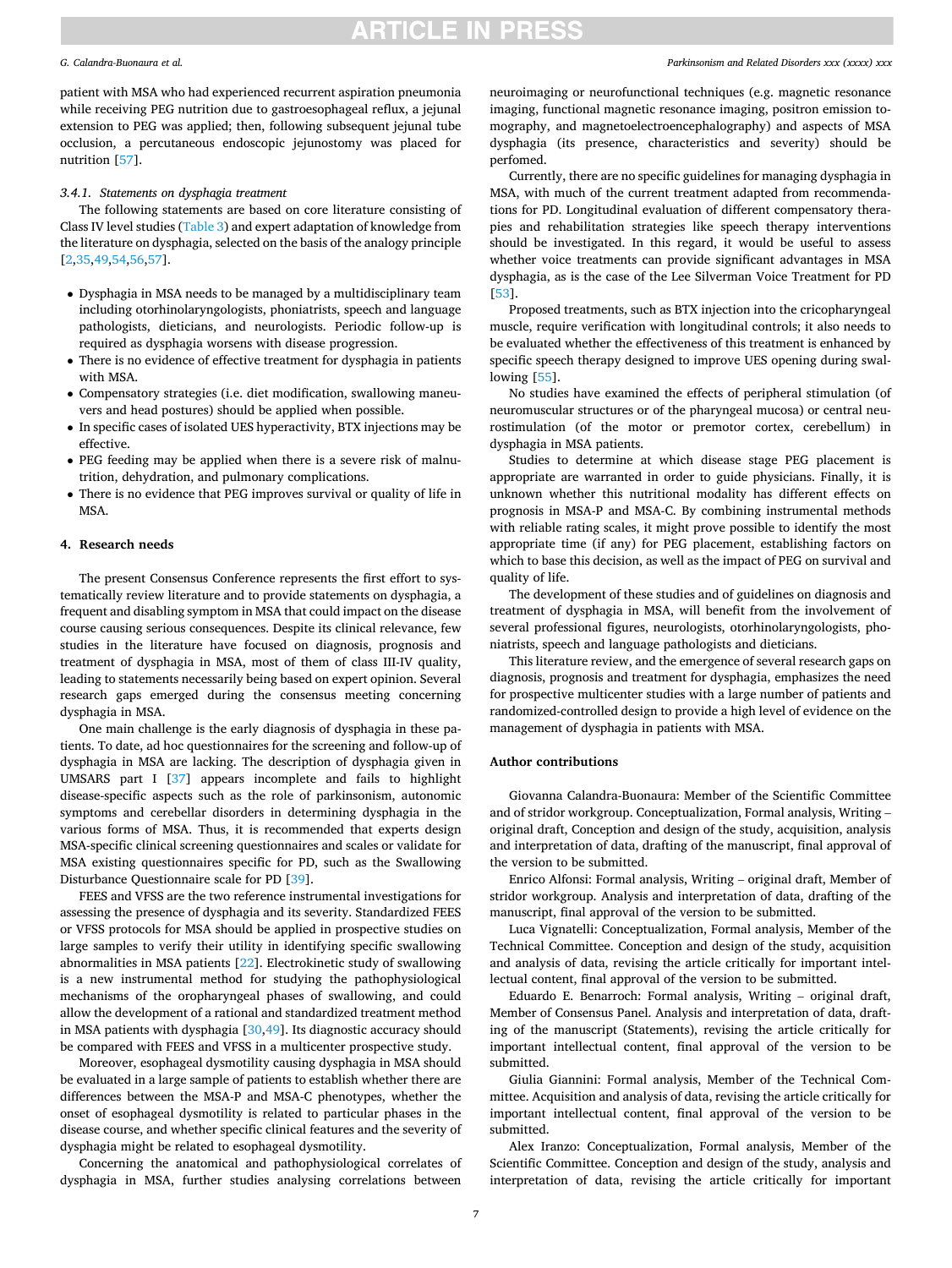#### <span id="page-7-0"></span>*G. Calandra-Buonaura et al.*

intellectual content, final approval of the version to be submitted.

Phillip A. Low: Conceptualization, Formal analysis, Member of the Scientific Committee. Conception and design of the study, analysis and interpretation of data, revising the article critically for important intellectual content, final approval of the version to be submitted.

Paolo Martinelli: Conceptualization, Formal analysis, Writing – original draft, Member of the Scientific Committee and of Consensus Panel. Conception and design of the study. Analysis and interpretation of data, drafting of the manuscript (Statements), revising the article critically for important intellectual content, final approval of the version to be submitted.

Federica Provini: Conceptualization, Formal analysis, Member of the Scientific Committee. Conception and design of the study, analysis and interpretation of data, revising the article critically for important intellectual content, final approval of the version to be submitted.

Niall Quinn: Formal analysis, Writing – original draft, Member of Consensus Panel. Analysis and interpretation of data, drafting of the manuscript (Statements), revising the article critically for important intellectual content, final approval of the version to be submitted.

Eduardo Tolosa: Formal analysis, Writing – original draft, Member of Consensus Panel. Analysis and interpretation of data, drafting of the manuscript (Statements), revising the article critically for important intellectual content, final approval of the version to be submitted.

Gregor K. Wenning: Formal analysis, Writing – original draft, Member of Consensus Panel. Analysis and interpretation of data, drafting of the manuscript (Statements), revising the article critically for important intellectual content, final approval of the version to be submitted.

Giovanni Abbruzzese: Formal analysis, Writing – original draft, Member of Consensus Panel (Chairperson). Analysis and interpretation of data, drafting of the manuscript (Statements), revising the article critically for important intellectual content, final approval of the version to be submitted.

Pamela Bower: Formal analysis, Writing – original draft, Member of Consensus Panel. Analysis and interpretation of data, drafting of the manuscript (Statements), revising the article critically for important intellectual content, final approval of the version to be submitted.

Angelo Antonini: Formal analysis, Member of dysphagia workgroup. Analysis and interpretation of data, revising the article critically for important intellectual content, final approval of the version to be submitted.

Kailash P. Bhatia: Formal analysis, Member of dysphagia workgroup. Analysis and interpretation of data, revising the article critically for important intellectual content, final approval of the version to be submitted.

Jacopo Bonavita: Formal analysis, Member of dysphagia workgroup. Analysis and interpretation of data, revising the article critically for important intellectual content, final approval of the version to be submitted.

Maria Teresa Pellecchia: Formal analysis, Member of dysphagia workgroup. Analysis and interpretation of data, revising the article critically for important intellectual content, final approval of the version to be submitted.

Nicole Pizzorni: Formal analysis, Member of dysphagia workgroup. Analysis and interpretation of data, revising the article critically for important intellectual content, final approval of the version to be submitted.

François Tison: Formal analysis, Member of dysphagia workgroup. Analysis and interpretation of data, revising the article critically for important intellectual content, final approval of the version to be submitted.

Imad Ghorayeb: Formal analysis, Member of stridor workgroup. Analysis and interpretation of data, revising the article critically for important intellectual content, final approval of the version to be submitted.

Wassilios G Meissner: Formal analysis, Member of stridor workgroup

### *Parkinsonism and Related Disorders xxx (xxxx) xxx*

(Speaker). Analysis and interpretation of data, revising the article critically for important intellectual content, final approval of the version to be submitted.

Tetsutaro Ozawa: Formal analysis, Member of stridor workgroup. Analysis and interpretation of data, revising the article critically for important intellectual content, final approval of the version to be submitted.

Claudio Pacchetti: Formal analysis, Member of stridor workgroup. Analysis and interpretation of data, revising the article critically for important intellectual content, final approval of the version to be submitted.

Nicolò Gabriele Pozzi: Formal analysis, Member of stridor workgroup. Analysis and interpretation of data, revising the article critically for important intellectual content, final approval of the version to be submitted.

Claudio Vicini: Formal analysis, Member of stridor workgroup. Analysis and interpretation of data, revising the article critically for important intellectual content, final approval of the version to be submitted.

Antonio Schindler: Formal analysis, Member of dysphagia workgroup. Analysis and interpretation of data, revising the article critically for important intellectual content, final approval of the version to be submitted.

Pietro Cortelli: Conceptualization, Formal analysis, Writing – original draft, Member of the Scientific Committee (Chair) and of Consensus Panel. Conception and design of the study, analysis and interpretation of data, drafting of the manuscript (Statements), revising the article critically for important intellectual content, final approval of the version to be submitted.

Horacio Kaufmann: Conceptualization, Formal analysis, Member dysphagia workgroup (Speaker). Conception and design of the study, analysis and interpretation of data, revising the article critically for important intellectual content, final approval of the version to be submitted

#### **Funding**

IRCCS, Istituto delle Scienze Neurologiche di Bologna, Bologna, Italy.

#### **Declaration of competing interest**

The authors declare that they have no known competing interests or personal relationships that could have appeared to influence the work reported in this paper.

### **Acknowledgments**

We thank Maria Camerlingo (Agenzia sanitaria e sociale regionale, Regione Emilia-Romagna) for assisting in the search strategy.

### **References**

- [1] S. Gilman, G.K. Wenning, P.A. Low, et al., Second consensus statement on the [diagnosis of multiple system atrophy, Neurology 71 \(2008\) 670](http://refhub.elsevier.com/S1353-8020(21)00120-6/sref1)–676.
- [2] S.S. O'[Sullivan, L.A. Massey, D.R. Williams, et al., Clinical outcomes of progressive](http://refhub.elsevier.com/S1353-8020(21)00120-6/sref2)  [supranuclear palsy and multiple system atrophy, Brain 131 \(2008\) 1362](http://refhub.elsevier.com/S1353-8020(21)00120-6/sref2)–1372.
- [3] [M. Kollensperger, F. Geser, K. Seppi, et al., Red flags for multiple system atrophy,](http://refhub.elsevier.com/S1353-8020(21)00120-6/sref3)  [Mov. Disord. 23 \(2008\) 1093](http://refhub.elsevier.com/S1353-8020(21)00120-6/sref3)–1099.
- [4] [D.M. Landis, R.N. Rosenberg, S.C. Landis, L. Schut, W.L. Nyhan,](http://refhub.elsevier.com/S1353-8020(21)00120-6/sref4) [Olivopontocerebellar degeneration. Clinical and ultrastructural abnormalities,](http://refhub.elsevier.com/S1353-8020(21)00120-6/sref4)  [Arch. Neurol. 31 \(1974\) 295](http://refhub.elsevier.com/S1353-8020(21)00120-6/sref4)–307.
- [5] [Y. Miki, S.C. Foti, Y.T. Asi, et al., Improving diagnostic accuracy of multiple system](http://refhub.elsevier.com/S1353-8020(21)00120-6/sref5)  [atrophy: a clinic pathological study, Brain 142 \(2019\) 2813](http://refhub.elsevier.com/S1353-8020(21)00120-6/sref5)–2827.
- [6] [E. Krim, F. Yekhlef, V. Chrysostome, I. Ghorayeb, F. Tison, Multiple system](http://refhub.elsevier.com/S1353-8020(21)00120-6/sref6) [atrophy: prognostic factors in the "MSA- Aquitaine" cohort, Rev. Neurol. 163](http://refhub.elsevier.com/S1353-8020(21)00120-6/sref6) [\(2007\) 54](http://refhub.elsevier.com/S1353-8020(21)00120-6/sref6)–65.
- [7] [G.K. Wenning, Y. Ben-Shlomo, M. Magalh](http://refhub.elsevier.com/S1353-8020(21)00120-6/sref7)ães, S.E. Daniel, N.P. Quinn, [Clinicopathological study of 35 cases of multiple system atrophy, J. Neurol.](http://refhub.elsevier.com/S1353-8020(21)00120-6/sref7) [Neurosurg. Psychiatry 58 \(1995\) 160](http://refhub.elsevier.com/S1353-8020(21)00120-6/sref7)–166.